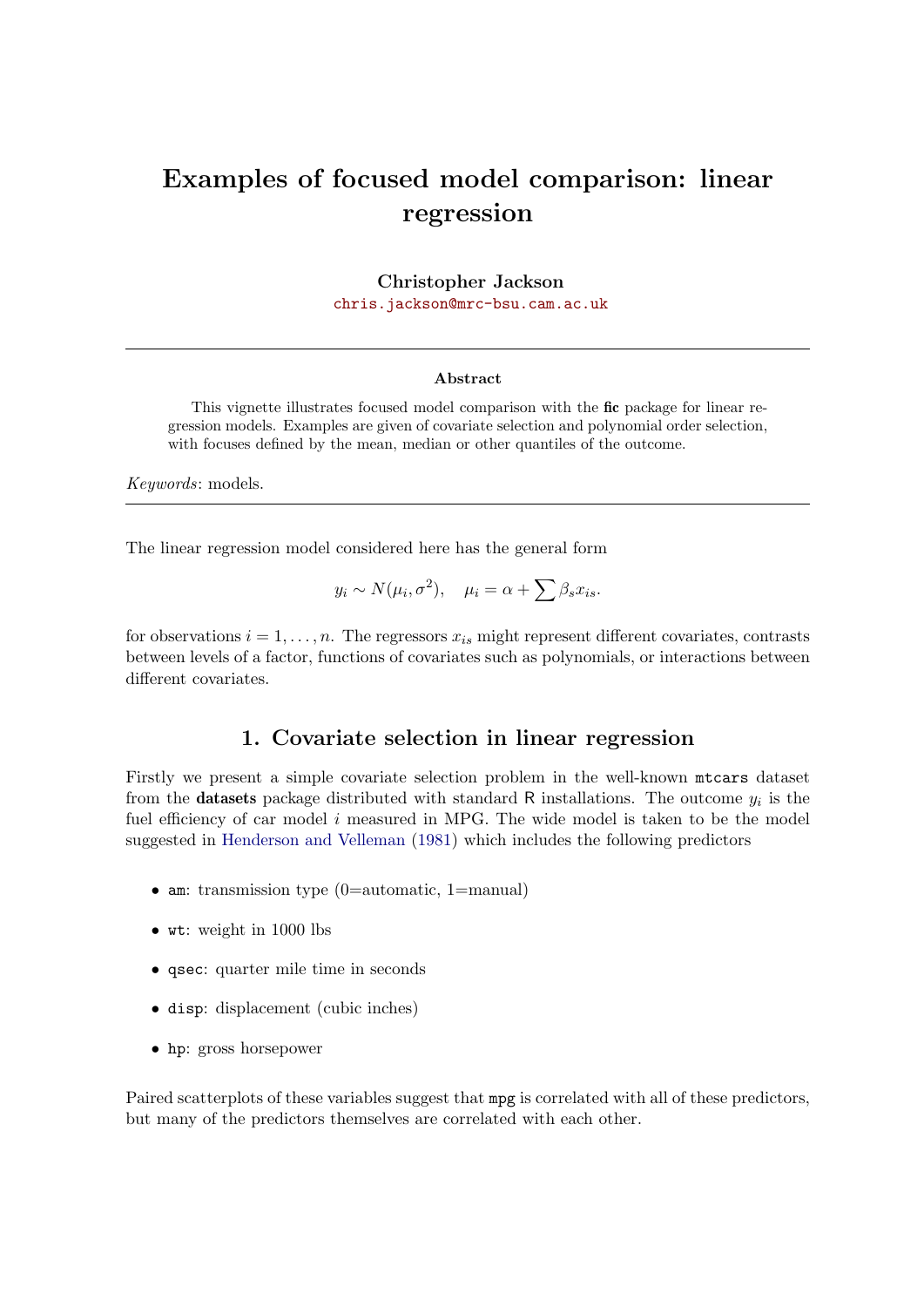```
mtcars$am <- factor(mtcars$am)
library(ggplot2)
if (requireNamespace("GGally",quietly=TRUE)){
    GGally::ggpairs(mtcars[,c("mpg","am","wt","qsec","disp","hp")], aes(colour=am))
} else pairs(mtcars[,c("mpg","am","wt","qsec","disp","hp")])
```


wide.lm  $\leq$  lm(mpg  $\sim$  am + wt + qsec + disp + hp, data=mtcars)

We compare all submodels of this wide model, with the minimal model including only an intercept. The all\_inds function constructs a matrix of indicators inds for whether each coefficient (column) is included in each submodel (row).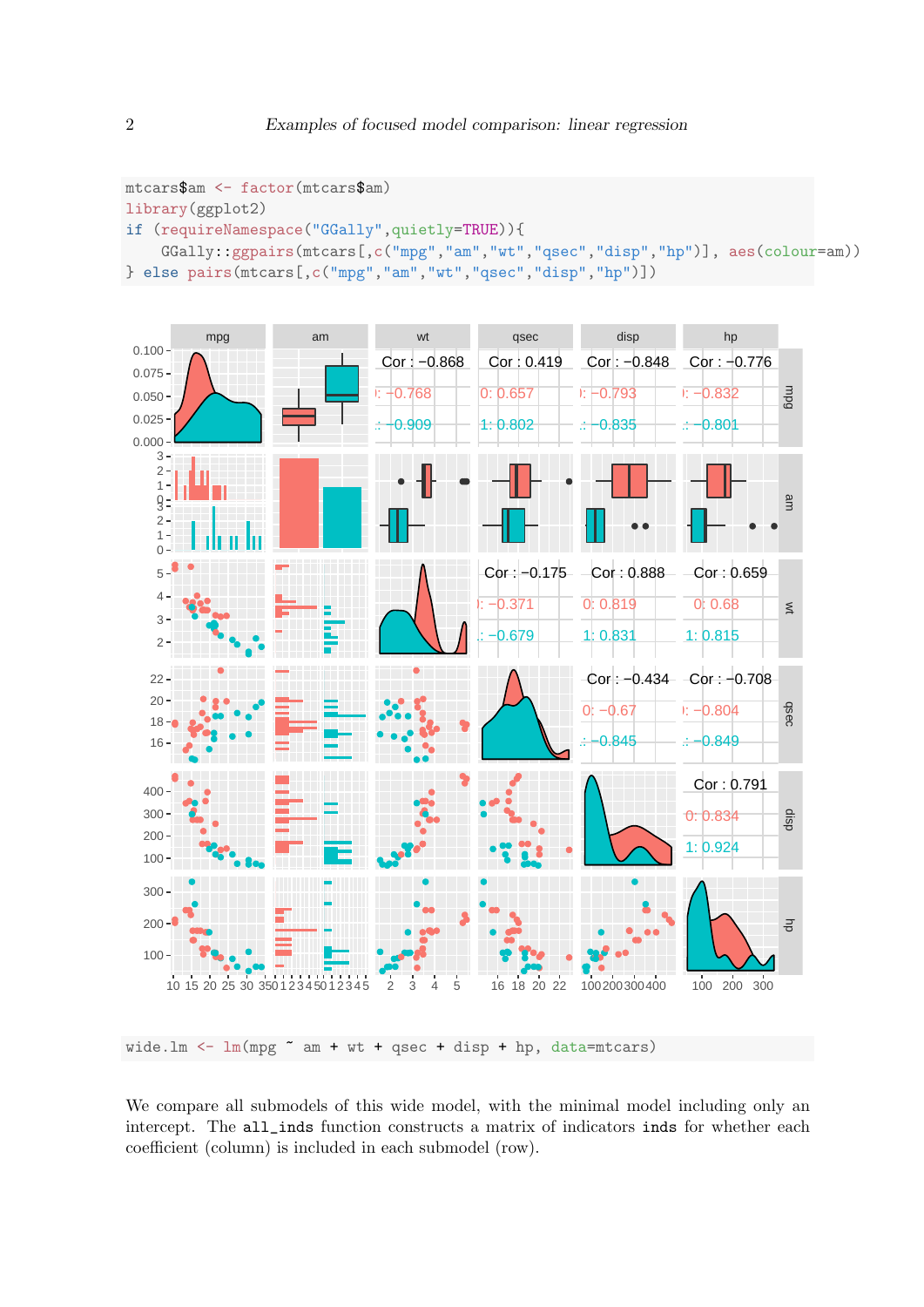```
library(fic)
ncovs_wide <- length(coef(wide.lm)) - 1
inds0\leftarrow c(1, rep(0, ncovs_wide))inds <- all_inds(wide.lm, inds0)
```
The focus is taken as the mean outcome (focus=mean\_normal) for a car with covariate values supplied in X: automatic transmission  $am=0$  and values of the other four continuous covariates defined by their means in the data.

```
cmeans <- colMeans(model.frame(wide.lm)[,c("wt","qsec","disp","hp")])
X <- rbind(
 "auto" = c(intercept=1, am=0, cmeans),
 "manual" = c(intercept=1, am=1, cmeans)
\lambdaficres <- fic(wide.lm, inds=inds, focus=mean_normal, X=X)
summary(ficres)
## $min
## index pars focus
## auto 26 (Intercept),am1,disp,hp 18.5
## manual 26 (Intercept),am1,disp,hp 22.3
## ave 26 (Intercept),am1,disp,hp 20.4
##
## $ranges
## min(focus) max(focus) min(RMSE) max(RMSE)
## auto 16.5 20.1 0.572 2.22
## manual 20.1 25.4 0.699 3.21
## ave 20.1 20.9 0.638 2.76
##
## attr(,"class")
## [1] "summary.fic"
```
There is a cluster of submodels whose focus estimates are judged to have relatively low bias and mean square error. The model with minimal mean square error, for either focus, omits wt and qsec. Given the strong correlation of wt with disp and qsec with hp, these two variables do not improve the precision of the focus estimate.

## 2. Polynomial order selection

A common model selection problem is to choose an appropriate level of flexibility for a nonlinear relationship of an outcome with a predictor. This is often implemented through polynomial regression.

In this example, a linear model with orthogonal polynomials is used to represent the relationship of life expectancy to GDP per capita for 1704 countries (worldwide) and years from 1952 to 2007, using data from <http://www.gapminder.org>, packaged by [Bryan](#page-9-0) [\(2017\)](#page-9-0). The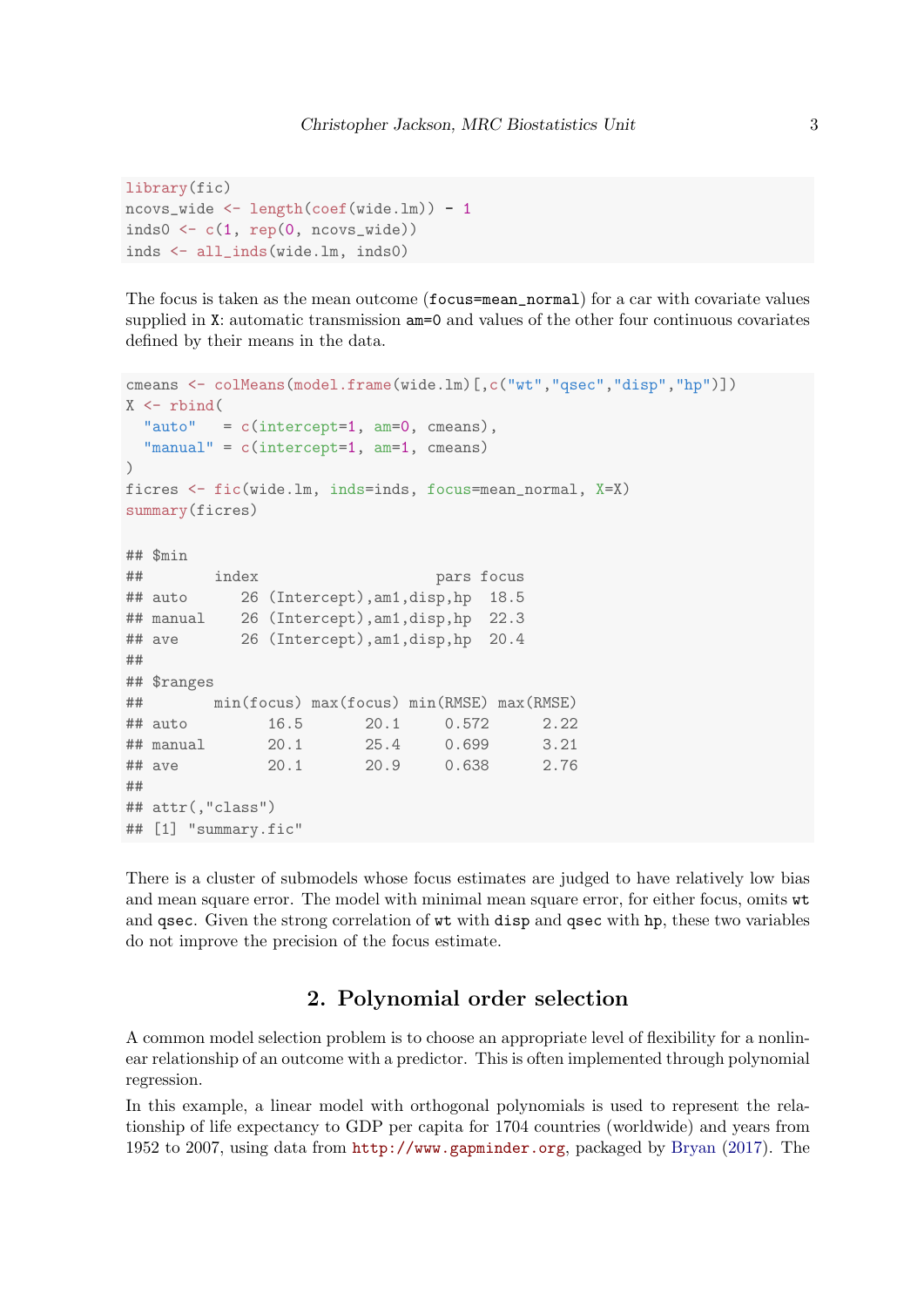

Figure 1: Focused comparison of linear regression models for the mtcars data.

dataset used for analysis excludes Kuwait, whose data follow a distinct pattern. The scatterplot shows a diminishing increase in life expectancy as GDP increases above a certain level.

```
library(gapminder)
gap2 <- gapminder[gapminder$country !="Kuwait",]
pal <- heat.colors(5)
p <- ggplot(gap2, aes(x=gdpPercap, y=lifeExp)) +
  geom_point() +
  xlab("GDP per capita (US$, inflation-adjusted)") +
  ylab("Life expectancy (years)") +
  geom_point(data=gapminder[gapminder$country =="Kuwait",], col="gray") +
  annotate("text", x=80000, y=70, label="Kuwait", col="gray")
```
A wide model is fitted with a polynomial relationship of degree 5. Fitted values from each model are added to the scatterplot.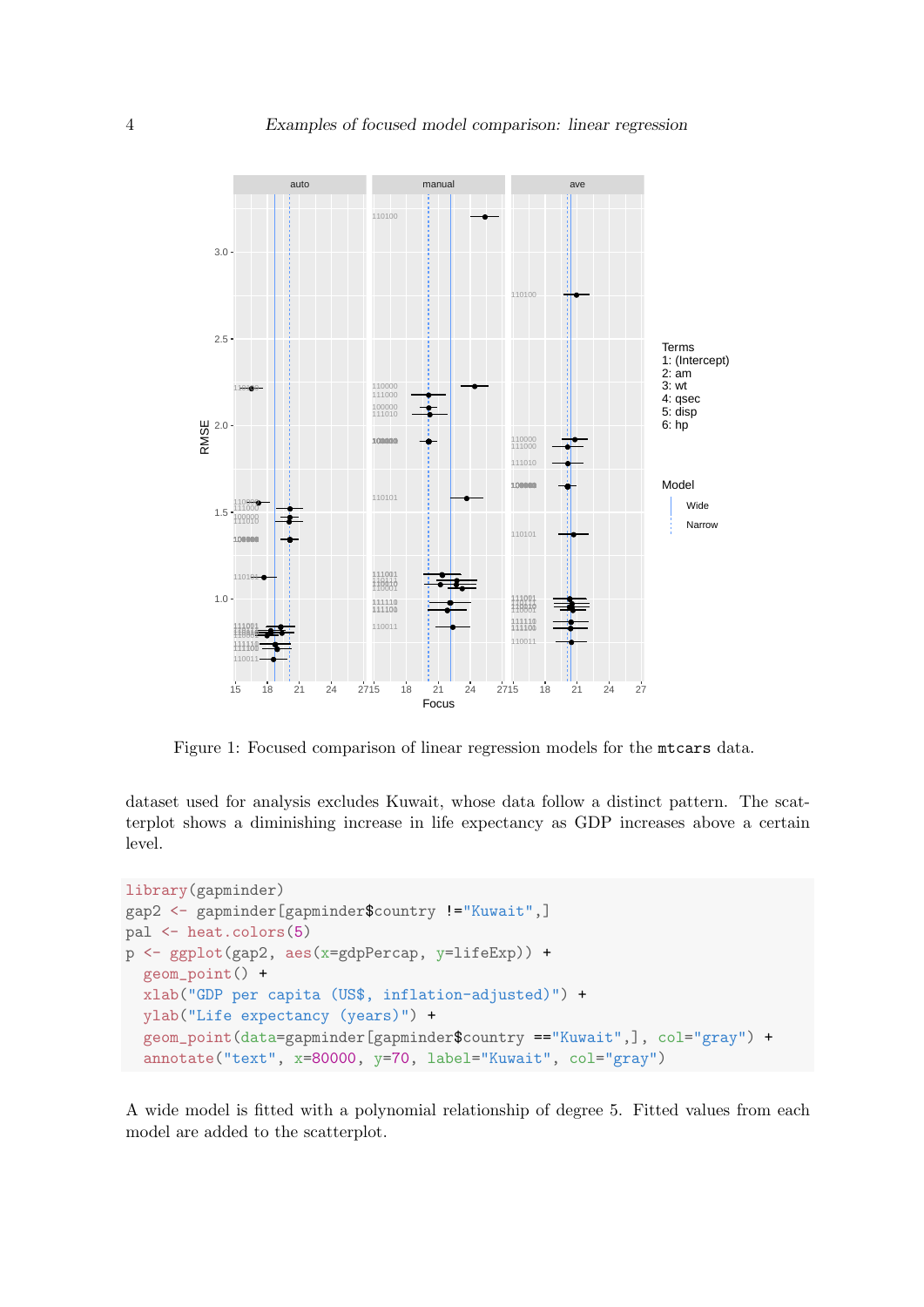```
wide.lm <- lm(lifeExp ~ poly(gdpPercap,5), data=gap2)
yilab <- c(0, 50, 100, 65, 85)
for (i in 2:5) {
    poly.lm <- lm(lifeExp ~ poly(gdpPercap,i), data=gap2)
    ft <- data.frame(x=gap2$gdpPercap, y=fitted(poly.lm))
   ft \leftarrow ft[order(ft$x),]
   p \leftarrow p +geom_line(data=ft, aes(x=x,y=y), col=pal[i], lwd=2, alpha=0.8) +
      annotate("text", x=60000, y=yilab[i], col="black",
               label=sprintf("Polynomial degree %s", i))
}
gdp_focus <- c(10000, 25000, 40000)
p \leftarrow p +geom_vline(xintercept=gdp_focus, col="gray") +
scale_x_continuous(breaks=c(0, gdp_focus, 60000, 80000, 100000))
p
```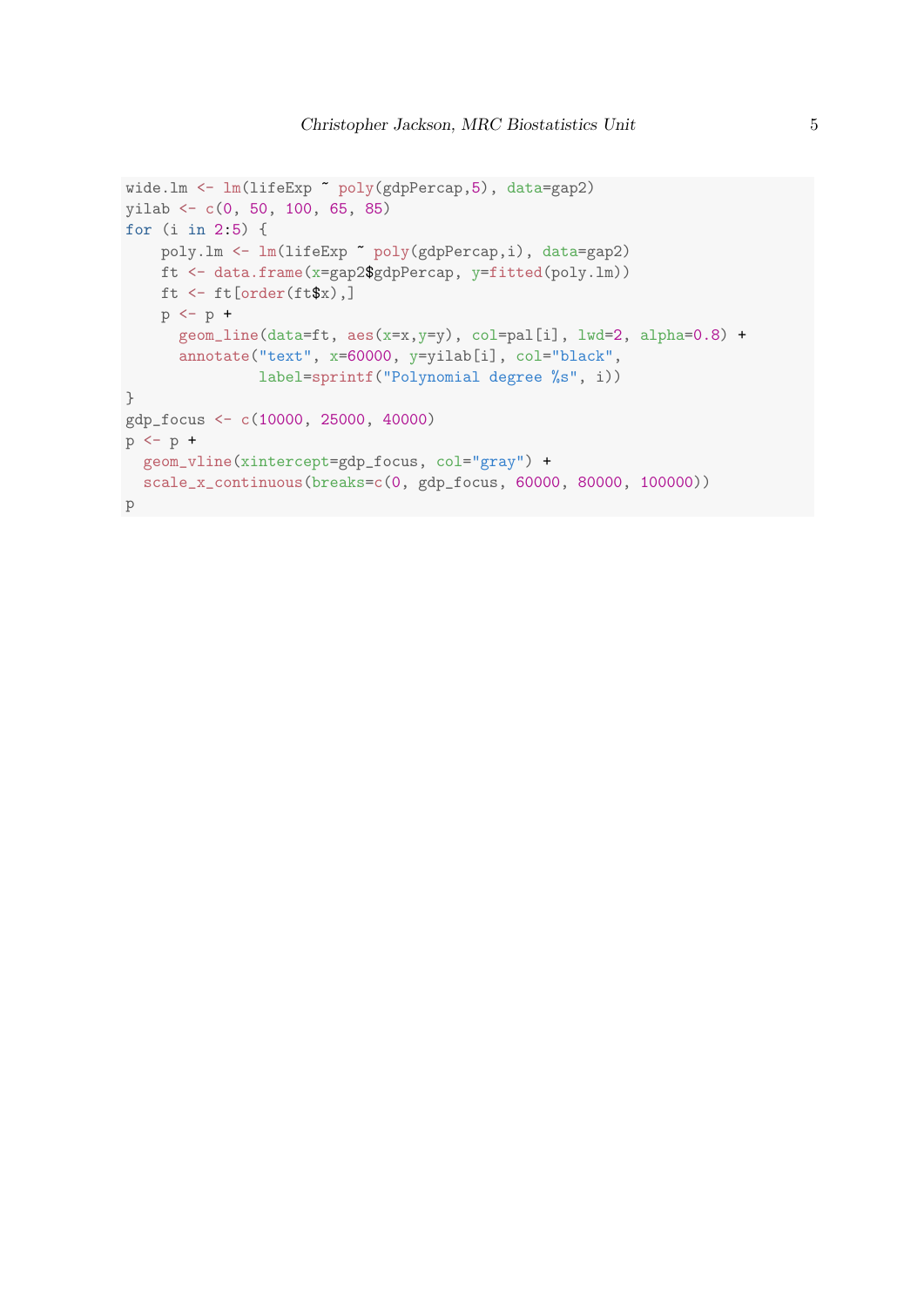

Submodels of degrees 2, 3 and 4 are compared in terms of how well they estimate three focuses: the average life expectancy at GDP per capita of \$10,000, \$25,000 and \$40,000. Note that the parameters include the intercept, so, for example, the simplest model, the quadratic polynomial model, has three parameters indicated by entries of 1 in the first row of inds.

```
inds <- rbind("quadratic"= c(1,1,1,0,0,0),
              "cubic"
                          =c(1,1,1,1,0,0),
                          =c(1,1,1,1,1,0),
              "quartic"
              "degree 5" = c(1,1,1,1,1,1))X <- newdata_to_X(list(gdpPercap=gdp_focus), wide.lm, intercept=TRUE)
rownames (X) <- gdp_focus
(ficres <- fic(wide.lm, inds=inds, focus=mean_normal, X=X))
##mods rmse rmse.adj
       vals
                                          bias
                                                   se
                                                         FIC focus
```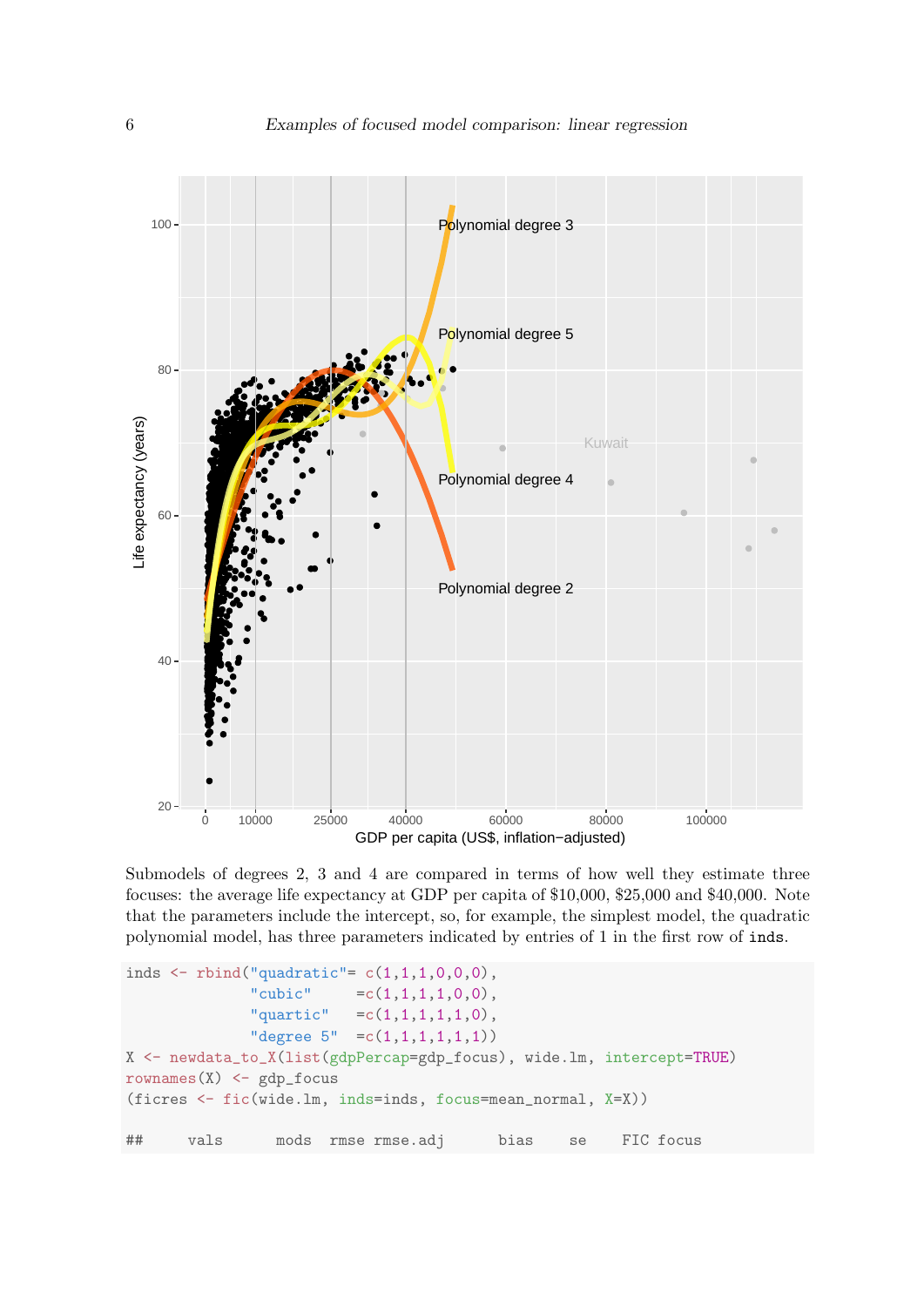```
## 1 10000 quadratic 1.701 1.701 -1.68e+00 0.286 4757 68.0
## 5 10000 cubic 0.989 0.989 9.32e-01 0.333 1615 70.7
## 9 10000 quartic 1.153 1.153 1.10e+00 0.334 2209 70.8
## 13 10000 degree 5 0.373 0.373 0.00e+00 0.373 194 69.7
## 2 25000 quadratic 3.768 3.768 3.74e+00 0.444 23689 80.0
## 6 25000 cubic 1.518 1.518 -1.41e+00 0.559 3999 74.8
## 10 25000 quartic 2.483 2.483 -2.42e+00 0.566 10535 73.8
## 14 25000 degree 5 0.673 0.673 0.00e+00 0.673 867 76.2
## 3 40000 quadratic 6.459 6.459 -6.33e+00 1.299 67731 69.9
## 7 40000 cubic 2.970 2.970 2.60e+00 1.433 15660 79.1
## 11 40000 quartic 8.331 8.331 8.19e+00 1.513 118171 84.5
## 15 40000 degree 5 1.952 1.952 0.00e+00 1.952 7180 76.2
## 4 ave quadratic 4.335 4.335 -4.26e+00 0.809 30955 72.6
## 8 ave cubic 2.009 2.009 1.79e+00 0.909 5987 74.9
## 12 ave quartic 5.063 5.063 4.97e+00 0.952 42534 76.4
## 16 ave degree 5 1.211    1.211 -1.35e-31    1.211    1643    74.0
summary(ficres)
## $min
## index
## 10000 4
## 25000 4
## 40000 4
\## ave 4
\#### 10000 (Intercept),poly(gdpPercap, 5)1,poly(gdpPercap, 5)2,poly(gdpPercap, 5)3,poly(gdpP
## 25000 (Intercept),poly(gdpPercap, 5)1,poly(gdpPercap, 5)2,poly(gdpPercap, 5)3,poly(gdpP
## 40000 (Intercept),poly(gdpPercap, 5)1,poly(gdpPercap, 5)2,poly(gdpPercap, 5)3,poly(gdpP
## ave (Intercept),poly(gdpPercap, 5)1,poly(gdpPercap, 5)2,poly(gdpPercap, 5)3,poly(gdpP
## focus
## 10000 69.7
## 25000 76.2
## 40000 76.2
## ave 74.0
##
## $ranges
## min(focus) max(focus) min(RMSE) max(RMSE)
## 10000 68.0 70.8 0.373 1.70
## 25000 73.8 80.0 0.673 3.77
## 40000 69.9 84.5 1.952 8.33
## ave 72.6 76.4 1.211 5.06
##
## attr(,"class")
## [1] "summary.fic"
```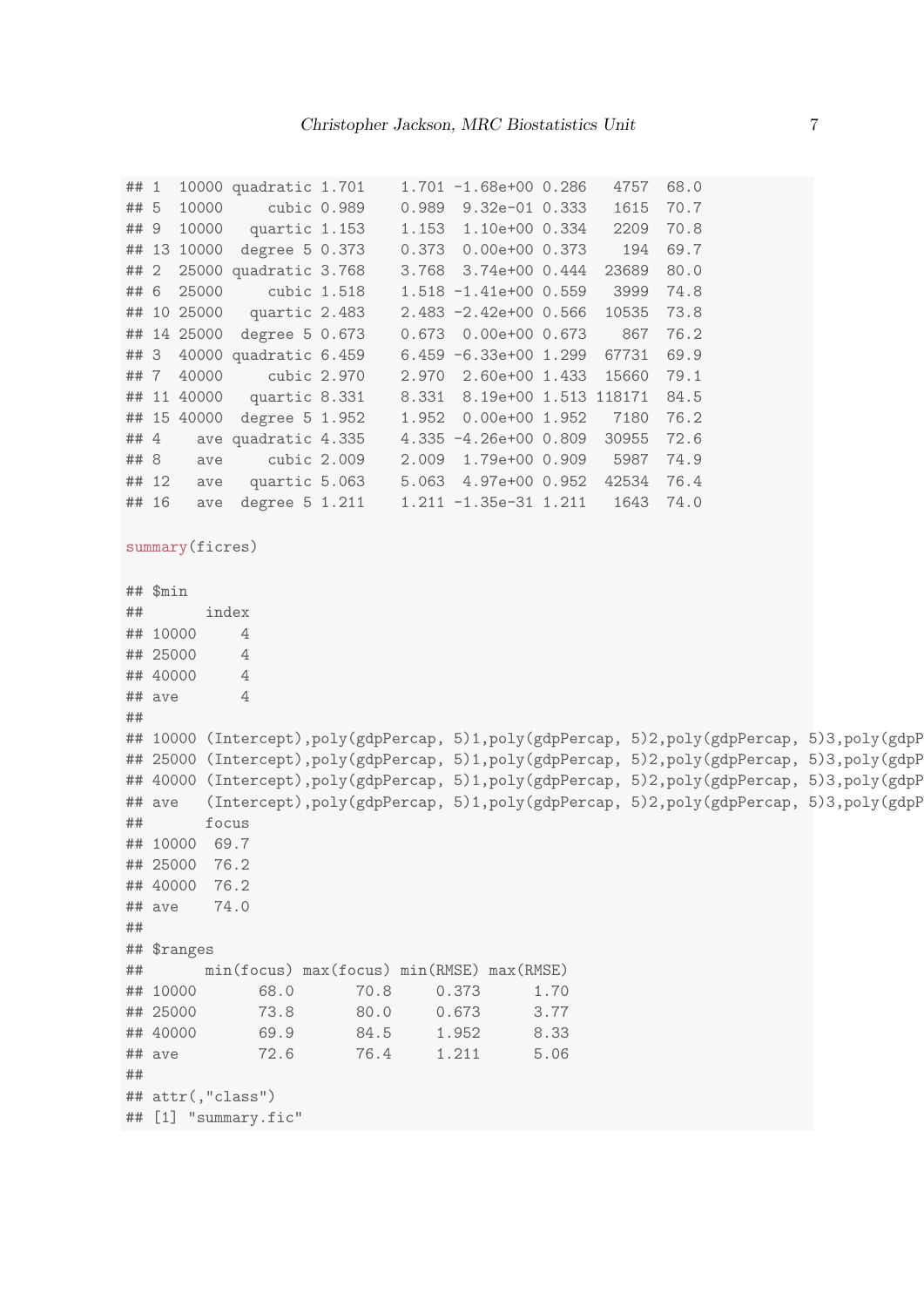While the most complex model gives the most precise estimates of mean life expectancy at all focuses, the preference for the complex model is less strong for GDP=10000 — at this point there are more data, the models give more consistent focus estimates, and the bias incurred by using a simpler model is less.

This is a simplified example — alternative approaches to nonlinear regression might involve, e.g. splines or fractional polynomials. In theory, these can be implemented as linear additive models of the form shown here. Though exact details of implementing focused model comparison have not been investigated for these classes of models — note that this would require all submodels to be nested within a single wide model. Note also the importance of considering knowledge of the underlying mechanism when building a regression model, for example, we might be sure that the relationship is monotonic.

#### 2.1. Quantiles as the focus

[Claeskens and Hjort](#page-9-1) [\(2008\)](#page-9-1) show that for a normal linear regression model, FIC and MSE are the same for a focus defined by the mean outcome as for a focus defined by any quantile of the outcome.

We can check this in this example, while demonstrating how to implement quantiles as focus functions in fic.

Firstly, the median of a normal distribution is equal to the mean, and is independent of the variance. Therefore we will get identical answers to the results for focus=mean\_normal above by doing:

```
median_normal<- function(par,X){
     qnorm(0.5, \text{mean} = \text{as.numeric}(X \text{ %} \text{ % } \text{par}))}
ficres <- fic(wide.lm, inds=inds, focus=median_normal, X=X)
```
Other quantiles, however, depend on the variance. Therefore a sigma argument should be defined for the focus function. This allows, e.g. a 10% quantile focus to be implemented as

```
q10_normal <- function(par, X, sigma){
     qnorm(0.1, \text{mean} = \text{as.numeric}(X \text{ %} \text{ %} \text{ par}), \text{sd=sigma})}
ficres <- fic(wide.lm, inds=inds, focus=q10_normal, X=X)
```
However, we can define focus functions with arbitrary additional arguments. This allows any quantile to be defined using one common function, with an argument, say, focus\_p, specifying the particular quantile to return. in a

```
quantile_normal <- function(par, X, sigma, focus_p=0.5){
    qnorm(focus_p, mean = as.numeric(X \frac{1}{2}, par), sd=sigma)
}
```
This argument can be passed to fic, along with the focus function, to fully specify the focus of interest. If a vector of values is supplied in focus\_p, then multiple focuses are evaluated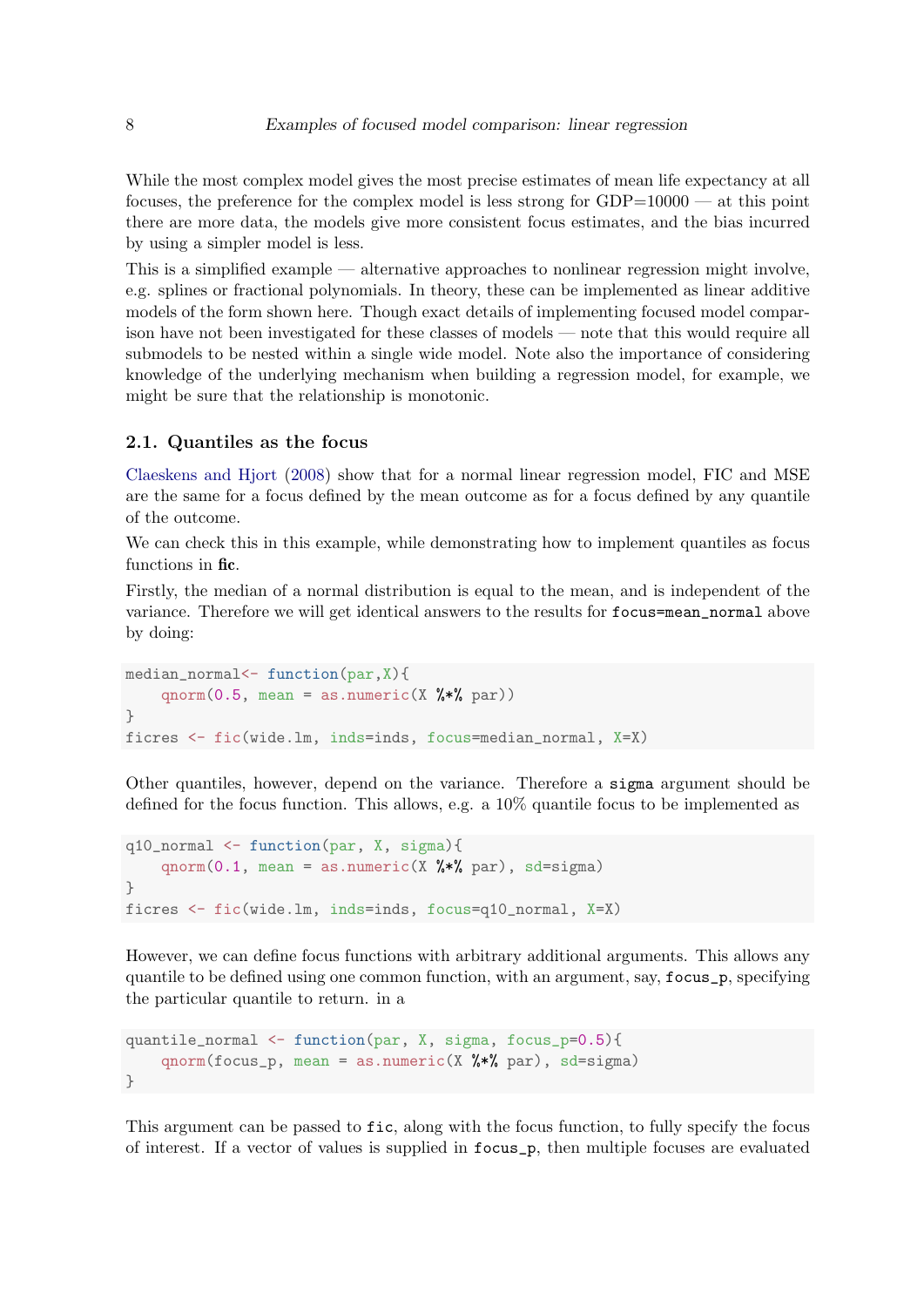at once.[1](#page-8-0)

```
ficres <- fic(wide.lm, inds=inds, focus=quantile_normal,
               X=X[1,], focus_p=c(0.1,0.5,0.9))
```
We can check that the results match between the alternative ways of setting up fic for the same focus.

## 3. Relation of focused model comparison with AIC

Using the mtcars example, we illustrate when focused model comparison agrees with model comparison using AIC. The following code performs focused model comparison for 32 distinct focus parameters, defined as the log likelihood contribution from each of the 32 observed covariate combinations in the mtcars data.

Firstly the focus function is defined as the log density for an individual outcome. [Claeskens](#page-9-2) [and Hjort](#page-9-2) [\(2003\)](#page-9-2) show that differences between submodels in the expected mean square error of this focus are asymptotically equivalent to differences in AIC.

```
focus_loglik <- function(par,X,sigma,Y){
    mu \leq as.numeric(X %*% par)
    dnorm(Y,mu,sigma,log=TRUE)
}
```
To illustrate this result, we run fic with  $n = 32$  variants of this focus defined by the observed outcomes Y and covariates X in the mtcars data.

```
wide.lm \leq lm(mpg \sim am + wt + qsec + disp + hp, data=mtcars)
ncovs_wide <- length(coef(wide.lm)) - 1
inds0\leftarrow c(1, rep(0, ncovs_wide))inds <- all_inds(wide.lm, inds0)
X <- model.matrix(wide.lm)
Y <- model.response(model.frame(wide.lm))
ficres <- fic(wide.lm, inds=inds, focus=focus_loglik, X=X, Y=Y)
```
We then extract the results averaged over these focuses, automatically computed by fic with each focus weighted equally, and extract the AICs of the submodels. The preference among models from the averaged FIC result agrees with AIC, up to sampling error.

```
ficres <- ficres[ficres$vals=="ave",]
aics <- sapply(attr(ficres,"sub"), AIC)
qplot(ficres$rmse, aics,
```
<span id="page-8-0"></span><sup>&</sup>lt;sup>1</sup>Note that vectors for **X** are treated differently from vectors for other focus arguments. If a named vector is supplied for X it is assumed to refer to multiple covariate values defining a single focus. If a vector is supplied for any other argument, it is assumed to identify multiple focuses. To completely avoid ambiguity for any argument, a matrix can be supplied, where the rows identify focuses and the columns identify, e.g. covariate values.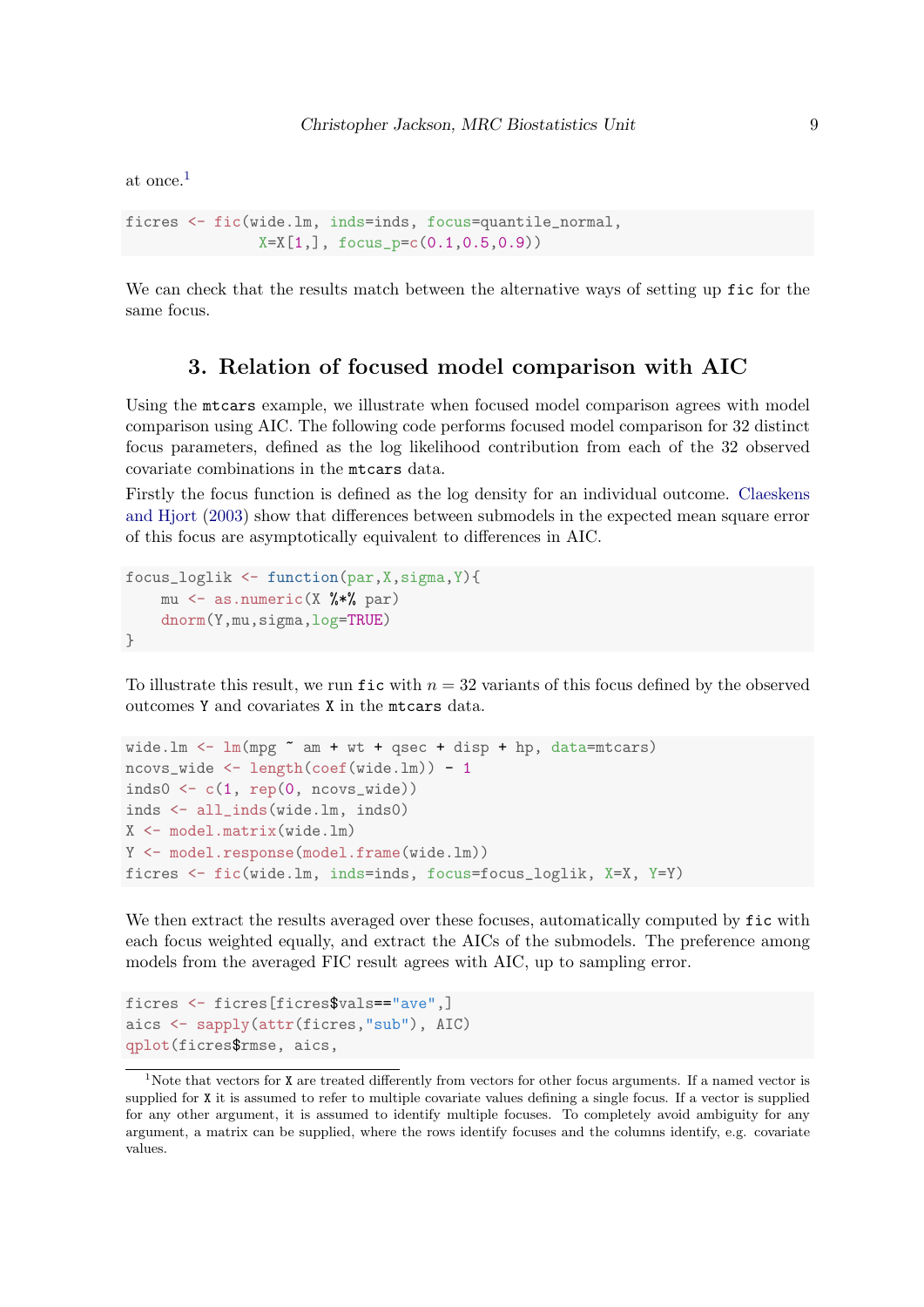

## References

- <span id="page-9-0"></span>Bryan J (2017). gapminder: Data from Gapminder. R package version 0.3.0, URL [https:](https://CRAN.R-project.org/package=gapminder) [//CRAN.R-project.org/package=gapminder](https://CRAN.R-project.org/package=gapminder).
- <span id="page-9-2"></span>Claeskens G, Hjort N (2003). "The Focused Information Criterion (with discussion)." Journal of the American Statistical Association, 98(464), 900–945.
- <span id="page-9-1"></span>Claeskens G, Hjort N (2008). Model Selection and Model Averaging. Cambridge University Press.